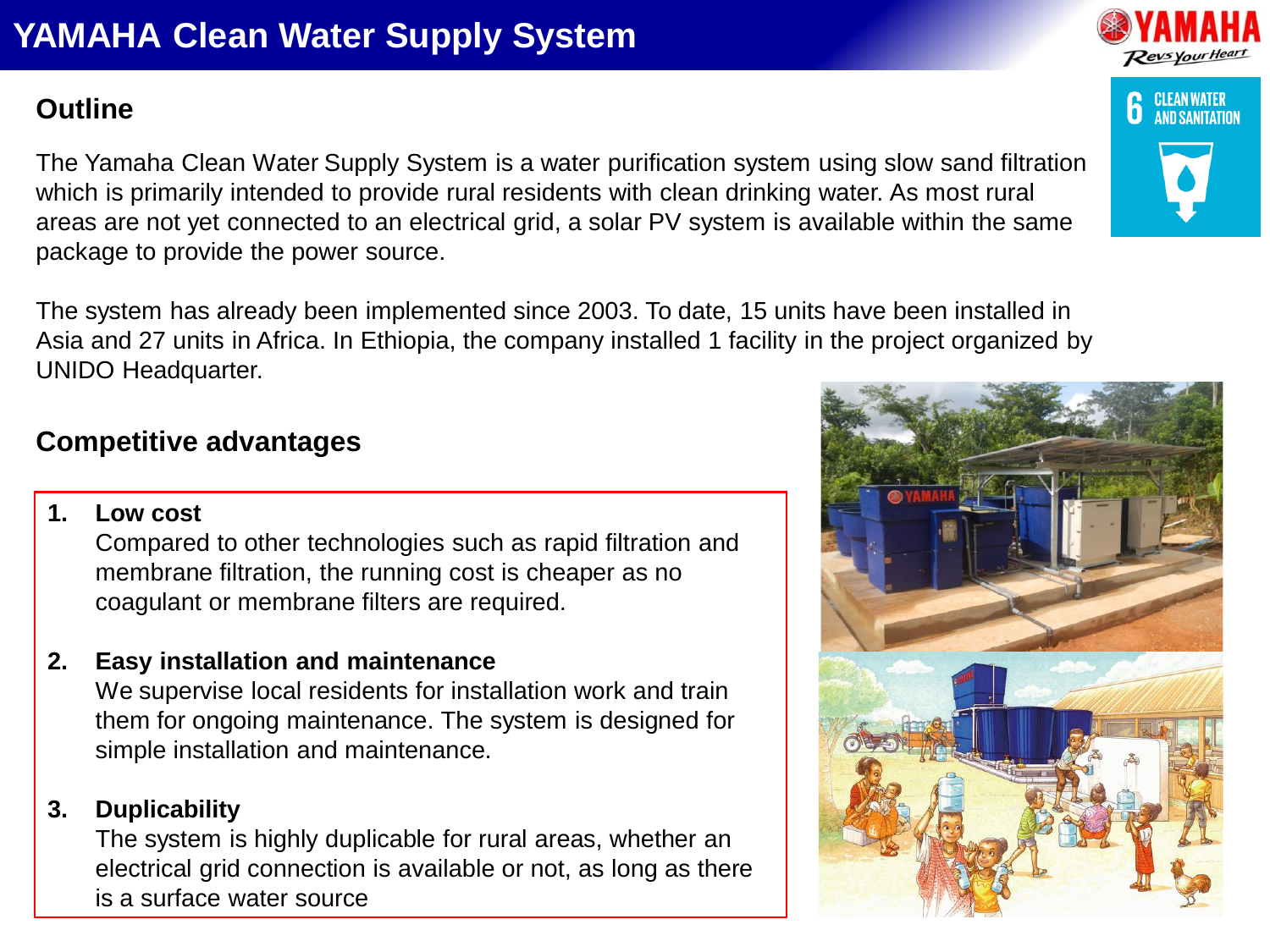#### **Performance - Removable items**

| <b>I</b> tems              | Allowance values<br>in raw water | Values after<br>purification by YCW | WHO drinking water<br>guidelines |
|----------------------------|----------------------------------|-------------------------------------|----------------------------------|
| Turbidity                  | <b>300 NTU</b>                   | 5 NTU                               | 5 NTU                            |
| Color                      | 470 CU                           | 15 TCU                              | 15 TCU                           |
| <b>Iron</b>                | $1$ mg/L                         | $0.3$ mg/L                          | $0.3$ mg/L                       |
| Manganese                  | $1$ mg/L                         | $0.1$ mg/L                          | $0.1$ mg/L                       |
| Aluminum                   | $0.4$ mg/L                       | $0.2$ mg/L                          | $0.2$ mg/L                       |
| Ammonia                    | $3$ mg/L                         | $1.5$ mg/L                          | $1.5$ mg/L                       |
| Coli forms                 | 600/100 mL                       | $0/100$ mL                          | $0/100$ mL                       |
| <b>Total coli</b><br>forms | 32,000/100 mL                    | $0/100$ mL                          | $0/100$ mL                       |





•NTU refers to the "nephelometric turbidity unit", as determined by WHO guidelines.

•CU refers to the "color unit", here showing the "apparent color."

•TCU refers to the "true color unit", as determined by WHO guidelines

## **Purification flow**

 $\blacksquare$  Key points regarding the slow sand filtration flow

– Water flow speed is slow (4-5 m/day)

– Sand must be uniform size (under 1 mm)